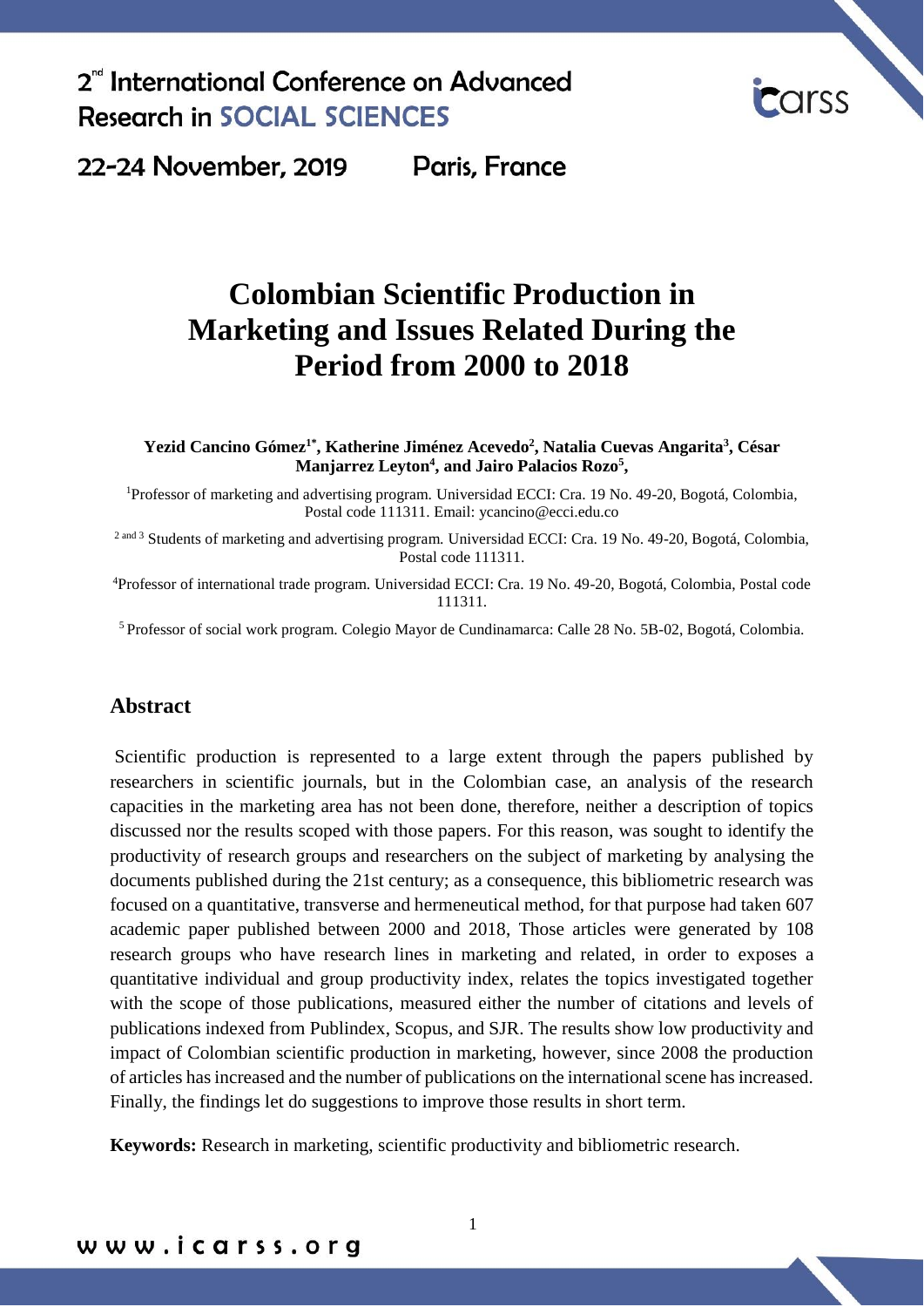

### 22-24 November, 2019 Paris, France

### **1. Introduction**

The country development is related to its scientific production, this production allows approximations to the progress in a country (Valero-Zapata & Patiño-Jacinto, 2012) about knowledge field, in turns let to establish parallelisms with other countries (Vera-Villarroel et al., 2010; Coronado & Awad, 2010), describe its historical develop (López & Calvache, 1998; Marí-Sáez & Ceballos-Castro, 2015), could be a tool uses to counsel researchers concerning research ideas selection (Christensen et al., 2010), the execution of projects or draw numerous approaches that have been taken to elucidate a phenomena that has been studied by scientific. In this context is apposite ask for those advancement in a particular area.

Furthermore, the scientific research in marketing is showed in several papers that have been developed projects that highlight the advance on it from hermeneutical, bibliometric and documental approaches in some countries (Vera-Villarroel et al., 2010; Tamayo, 2007; Rueda-Barrios & Rodenes-Adam, 2016; Backhaus et al., 2011), also concern to distinct topics (Roberts et al 2014; Wiid et al., 2012; Martínez-López et al., 2018) or applied to particular journals (Nel et al., 2011; Fetscherin & Heinrich, 2015; Valenzuela et al., 2017. However, to inquire about similar studies in Colombia are noticeable an entire lack of this analysis, the contributions made on it and even, the impact reach either in the international or national context.

### **1.1 The Science and Technology System in Colombia and the research groups**

Science, technology, and innovation have been defined as axes of the economic and social development of the modern world due to their ability to generate competitive advantages (Coronado and Awad, 2010), the management of these activities generally falls to public bodies, which for Colombian context, the guidelines and policies of the national science, technology, and innovation system - SNCTI is managed by the Administrative department of science, technology and innovation – COLCIENCIAS until 2019.

COLCIENCIAS will be replaced by a new entity created by the Colombian Congress through Law 1951 of 2019, which mandates the creation of the Ministry of Science, Technology, and Innovation, this law proposes that the new entity start operating from 2020 with specific objectives of establishing public policies of science, technology, and innovation -CTeI, appropriation of science, propitiate the relationship between CTeI with the productive sector and strengthen the SNCTI.

The National Science and Technology System - SNCTI is an open and non-exclusive system, of which all science and technology programs, strategies and activities are part, regardless of the public or private institution or the person who develops them (Article 4 Decree 585 of 1991), is directed by the president of the republic (Decree 1124 of 1999 and Law 1286 of 2009) and is composed of the head of the Department of National Planning, the Minister of Education, Economic Development and Agriculture, the rector of the National University , a rector of a private university, a member of the scientific community, a member of the private sector, a representative of the regional science and technology commissions and the director of COLCIENCIAS (CTeI Minister since 2020).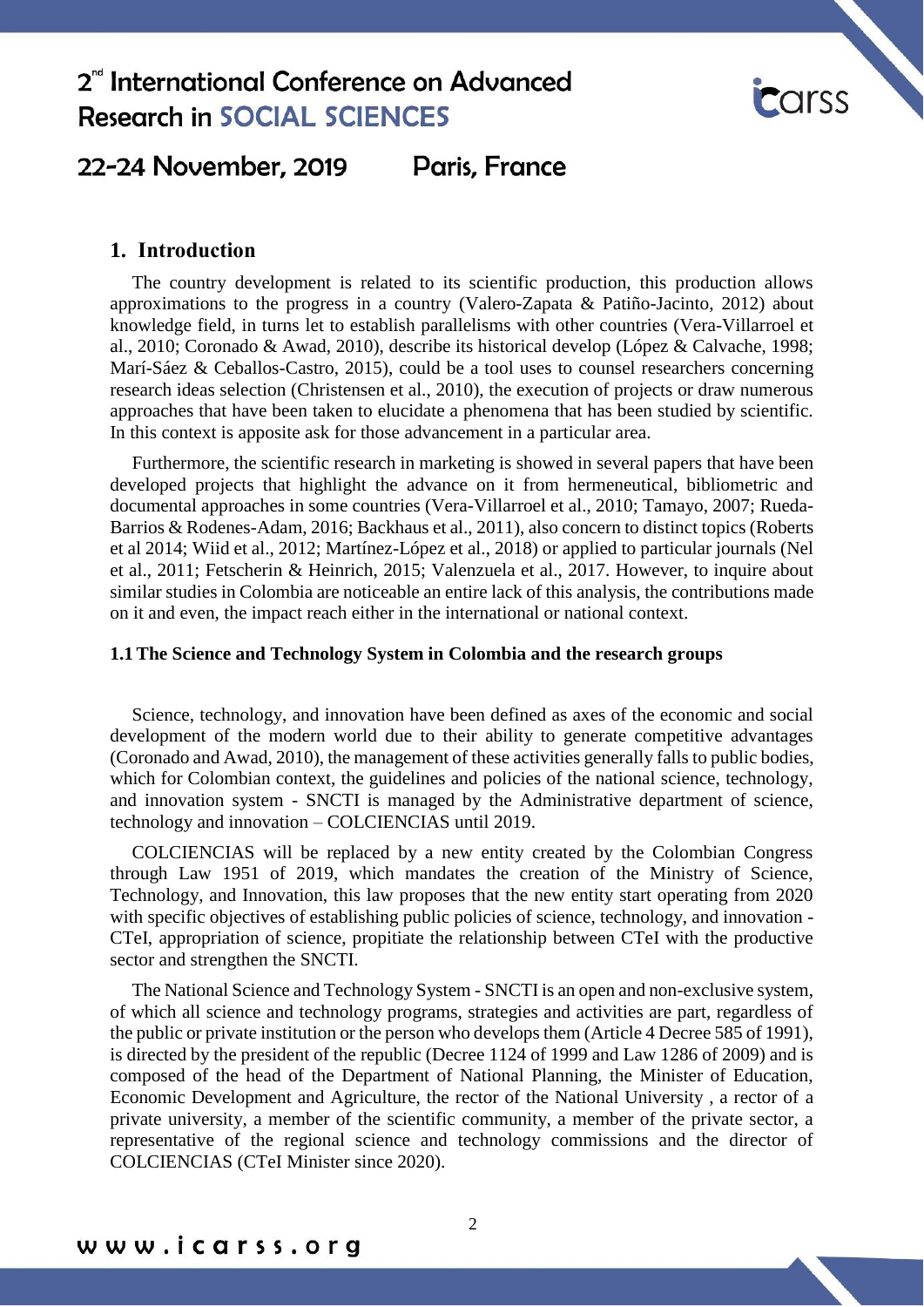

### 22-24 November, 2019 Paris, France

Colciencias currently establishes the mechanisms for the evaluation of information capture of the activities of the actors recognized in the SNCTI, actors such as researchers, research groups, technological development centres and research centres among others. For this recognition, the registry of universities and research centres operates under the name of InstituLAC, that of research groups called GrupLAC and that of researchers called CVLac, both the GrupLAC<sup>1</sup> and the CvLAC<sup>2</sup> are part of the COLCIENCIAS ScienTI-Colombia computer platform and they constitute open consultation directories that contain the identification and production information of the researchers and their contributions to their research groups.

The CvLAC are an individual curriculum vitae of researchers, innovators, academics and experts of the SNCTeI (COLCIENCIAS, 2019) where it is related, in addition to basic data, information on the direction of degree work, social appropriation of knowledge (dissemination in scientific events), activities to promote CTeI and bibliographic production (including published articles) mainly (COLCIENCIAS, 2016), while GrupLAC collects the scientific production of researchers belonging to a research group (COLCIENCIAS, 2018a).

A research group – RG is defined as the group of people who interact to investigate and generate knowledge products in one or more subjects, according to a short, medium or longterm work plan aimed at solving a problem (COLCIENCIAS, 2018b) whose work is articulated around a statement of its lines of research and associated topics; Zulueta and Bordons (1999) CITADO POR (Reyes-Gonzalez, et al., 2016) define a RG as a community of scientists that work sharing an approach, development research, materials and financial resources, but not necessarily organized in a formal structure of an institution or institutions where research activities are conducted.

The groups are classified in Colombia based on the results of biannual calls (table 1) where performance is evaluated in science, technology and innovation production basically from four factors, namely 1) generation of new knowledge, 2) technological development and innovation, 3) social appropriation of knowledge and 4) the training of new researchers, the results allow categorizing groups as A1, A, B, C or D (COLCIENCIAS, 2018b), with A1 being a group recognized for having the most high-level development of activities in the SNCTeI, this categorization descends to Category  $C^3$ .

*Table 1: Results measurement research groups in Colombia 2014-2017*

1

<sup>&</sup>lt;sup>1</sup> Grupo Latinoamérica y el Caribe.

<sup>2</sup> Currículum Vitae Latinoamérica y del Caribe.

<sup>&</sup>lt;sup>3</sup> Category D was deleted since 2017.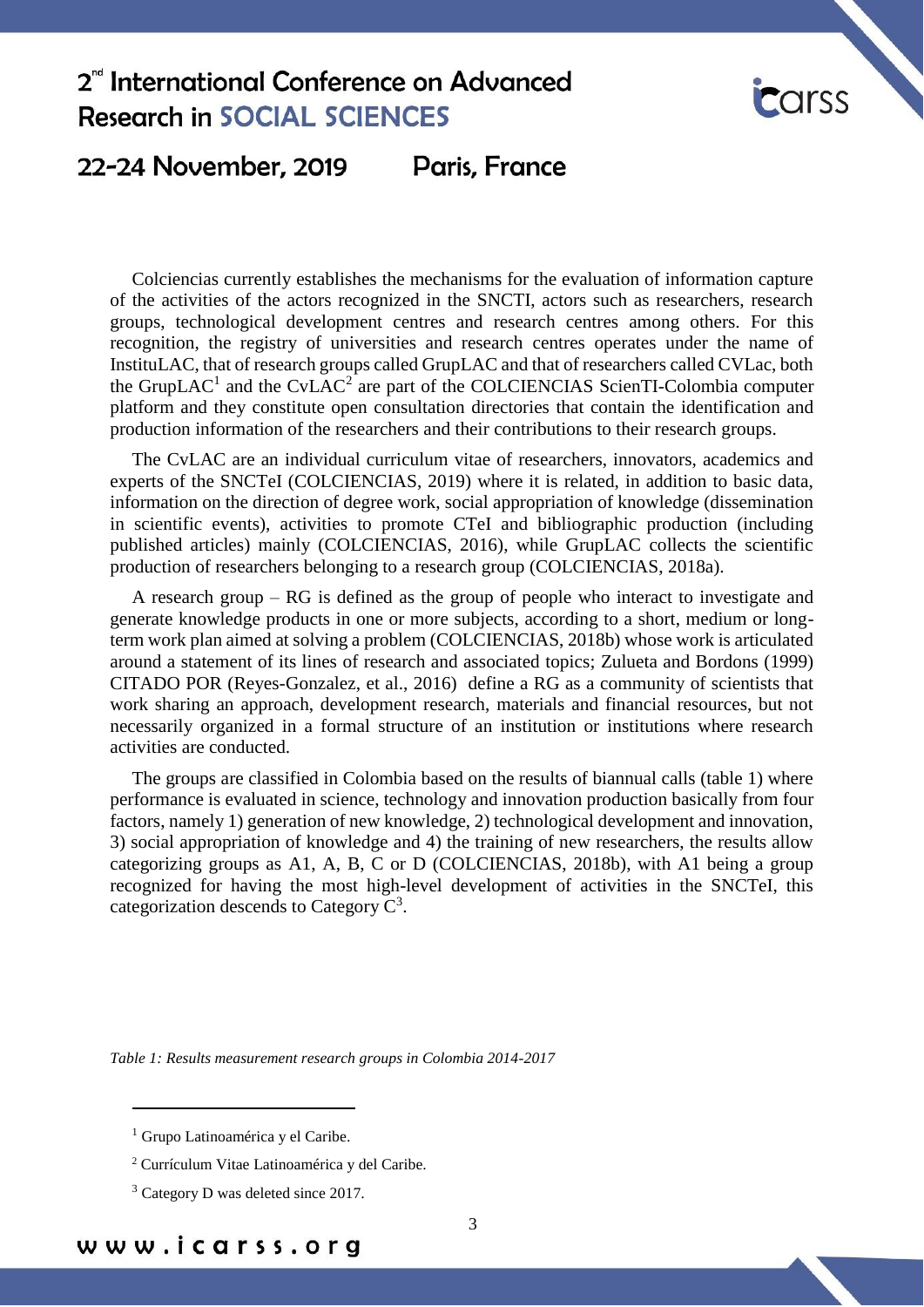

### 22-24 November, 2019 Paris, France

| Categoría      | 2013-2014 | 2014-2015 | 2016 | 2017      | 2019* |
|----------------|-----------|-----------|------|-----------|-------|
| Al             | 367       | 293       | 408  | 523       | 740   |
| A              | 296       | 386       | 549  | 762       | 962   |
|                | 722       | 869       | 952  | 1168      | 1490  |
|                | 1262      | 1543      | 1939 | 2113      | 1809  |
| D              | 1313      | 749       | 610  | Categoría |       |
|                |           |           |      | eliminada |       |
| Sin clasificar |           |           |      |           | 275   |

*Source: own elaboration based on COLCIENCIAS (2018b). \* Preliminary results as of August 30, 2019***<sup>4</sup>** *.*

In turn, researchers are classified in the calls indicated above in emeritus, senior, associate, junior (table 2); This classification is the result of evaluating the level of educational training, scientific production, and training products.

| Table 2: Results measurement researchers in Colombia 2013-2017 |  |  |  |
|----------------------------------------------------------------|--|--|--|
|----------------------------------------------------------------|--|--|--|

| <b>Researcher</b> | 2013-2014 | 201-2015 | 2016   | 2017   | $2019*$      |
|-------------------|-----------|----------|--------|--------|--------------|
| Category          |           |          |        |        |              |
| Emeritus          | -         | -        | 76     | 124    | No informado |
| Senior            | 693       | 1057     | 1218   | 1707   | 2360         |
| Associated        | 1823      | 2064     | 2767   | 3595   | 4231         |
| Junior            | 5495      | 5159     | 6057   | 7575   | 9972         |
| Total of CyLAC    | 274.000   | 58730    | 66.028 | 73.422 | 84.316       |
| registered        |           |          |        |        |              |

*Source: own elaboration based on COLCIENCIAS (2018b). \* Preliminary results as of August 30, 2019.*

From the perspective of making comparative analyzes with other countries in terms of scientific productivity, there are shortcomings concerning measurement indicators, therefore, Valero-Zapata & Patiño-Jacinto (2012) stress that the measurement model does not recognize other indicators of scientific production of utility for the country when affirming that:

This characterization does not work on methodologies or structures by institutions, citation indexes of articles resulting from research processes, doctoral programs, classification of institutions by level of research, critical thinking, epistemological and theoretical foundation, investment, interdisciplinarity, issues related to any specialty (p. 179).

According to the above, the measurement of groups and researchers is supported in the production of the four factors mentioned, as a consequence, this way of measurement does not describe the productivity and contributions of researchers in a specific field of knowledge such as research. on issues related to marketing.

<u>.</u>

<sup>&</sup>lt;sup>4</sup> The final results will be published from November 6, therefore, this investigation describes the preliminary results of 2019.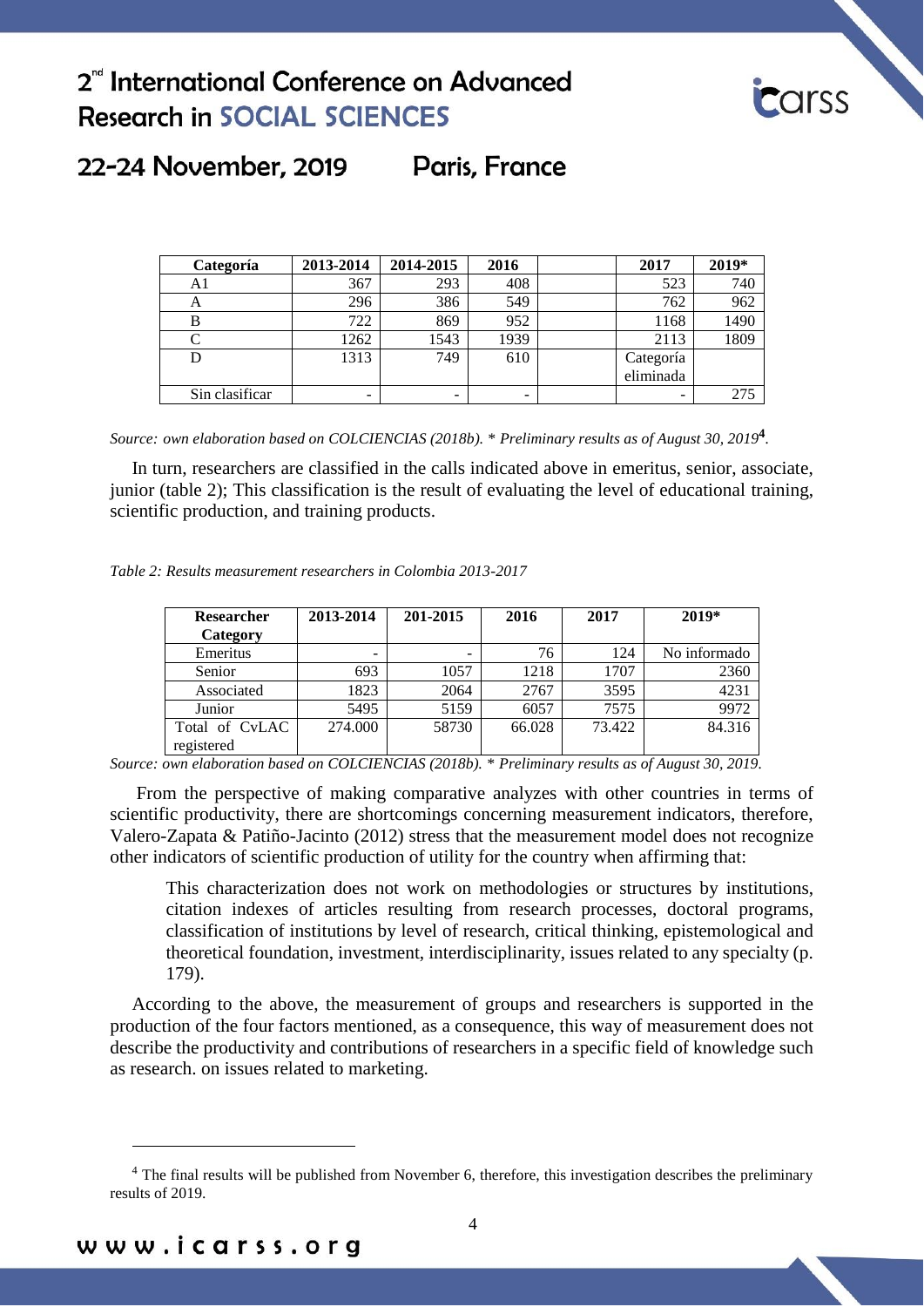

#### 22-24 November, 2019 Paris, France

### **1.2 The measurement of scientific productivity and scientific production in Colombia**

The quantitative indicators for measuring the productivity of Colombian RG officially refer to number of articles, number of books, number of papers, and numbers of book chapters published in a period (Rueda-Barrios & Rodenes-Adam, 2016), while quantifying the amount of computer developments and establishing an average production according to the categorization by groups, to the above is added the calculation of the time spent on research in each group measured in hours.

It has been found that the effectiveness of researchers not only depends on individual factors but is also affected by external or contextual factors (Coronado & Award, 2010), by Gonto & Göktepe-Hultén (2019) and Daraio et al. (2015) establish that scientific performance encompasses a highly complex multidimensional construction (table 3 and 4) due to differences in its meaning of those indicators that depends on who and how it evaluates it, in addition, said scientific performance is positively affected by the existence of collaboration with the industry (García, et al., 2019).

| <b>Variable</b>     | <b>Definition</b>                                                  |
|---------------------|--------------------------------------------------------------------|
| Sci papers          | Scientific papers in journals published during the period          |
| <b>Total Collab</b> | Dummy for Research group that collaborate in at least one year     |
|                     | during the period                                                  |
| Long-term Collab    | Dummy for Research group that collaborate in the whole period      |
| Short-term Collab   | Dummy for research groups that collaborate in at least one year    |
|                     | during the period but not in the whole period                      |
| Team Size           | Number of PhD researchers affiliated to the research group in the  |
|                     | current year                                                       |
| PhD Res             | Share of PhD researchers of the research group in the current year |
| Team Age            | Number of years since the research group started activities        |
| Team Age            | Number of years since the research group started activities        |
| Location            | Dummies for Brazilian macro regions                                |
| Affiliation         | Dummies for: Public University, Private University and Public      |
|                     | <b>Research Institution</b>                                        |

*Table 3: Variables to assess academy productivity by García et al.*

*Source: García et al. (2019)*

Mainly the measurement of scientific productivity has been based on indicators of scientific publications, patents and awards (Goel & Göktepe-Hultén, 2019; Ribas et al., 2015), but when relating scientific productivity to the performance of RG the relevance to the group's size on performance and productivity is evident (Rey-Martin et al., 2008; Rueda-Barrios & Rodenes-Adam, 2016; García, 2019) where there is not always a positive correlation between these two factors, however, it is wise to establish a unit of measure that explains and compares the level of productivity based on the size of the RG in Colombia as a way of sizing individual activity.

*Table 4: Indicators to assess research productivity and research impact proposed by Moed and Halevi*

| <b>Bibliometric and tow altmetrics indicators</b> | Units of assessment | Research impact indicators. |
|---------------------------------------------------|---------------------|-----------------------------|
| Number of published articles                      | Individual article  | Scientific-scholarly or     |
|                                                   |                     | academic Knowledge growth   |
| Number of citations                               | Individual author   | Research networks           |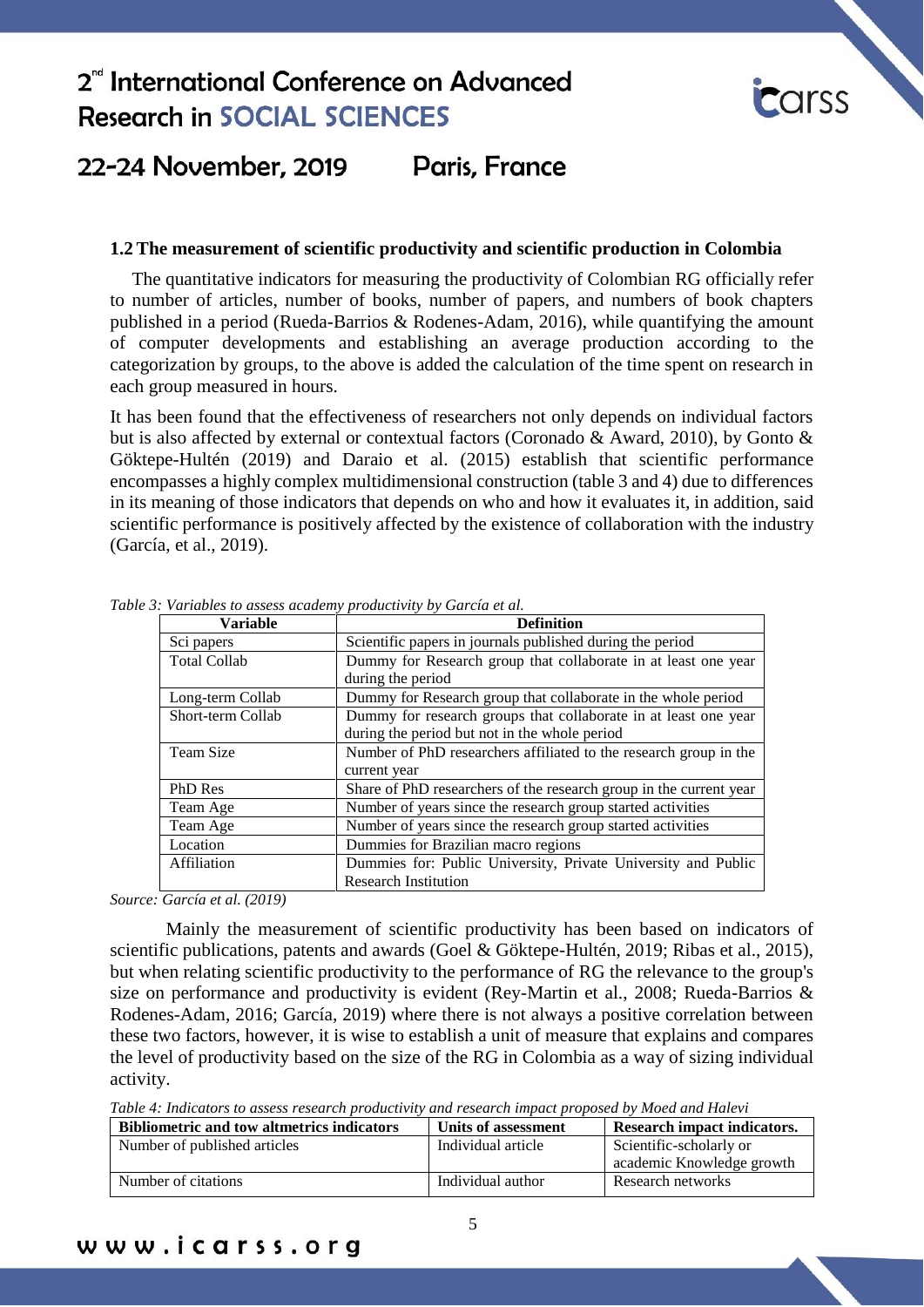

### 22-24 November, 2019 Paris, France

| Citations per article                           | Research group              | Publication outlets      |
|-------------------------------------------------|-----------------------------|--------------------------|
| Normalized citation rate                        | <b>Research Institution</b> | Societal - Social        |
| Indicators based on Citation percentiles        | Country                     | Societal - Technological |
| Journal impact factor and other journal metrics |                             | Societal - Economic      |
| H-Index                                         |                             | Societal - Cultural      |
| Number of patents                               |                             |                          |
| Full-text article download counts               |                             |                          |
| Mentions in social media                        |                             |                          |

*Source: Moed and Halevi (2015)*

Mod et al. (1984) considers that the production of RG is due to factors related to short-term impact, long-term impact and a quality notion, understood from cognitive, methodological, aesthetic quality; in turn, other determinants of the performance of RG are related to strong leadership, strategic direction, skills and human talent, complexity of collaboration focused on the subject, diversification and entrepreneurship (Harvey, Pettigrew & Ferlie, 2002), as well as co-authorship (Garner et al., 2018), in addition Brew et al. (2016) compiles institutional characteristics variables, academic abilities, workload, time of dedication and communications, as well as demographic, physiological and psychological aspects (Goel & Göktepe-Hultén,

2019) or the reputation of researchers (Ribas, 2015), all of them useful variables to make comparisons about productivity between groups.

When trying to overcome the difficulties in the comparison between equivalent groups in their performance (Reyes-Gonzalez et al., 2016; Gonzalez-Brambila & Veloso, 2016),proposed a methodology that combine the bibliometric analysis mixed co-authorship network (Khor & Yu, 2016; Acedo et al., 2006), adding the social network analysis to institution affiliation and supported in citations stablish the level of similarity among RG, at the end, the groups are assessment from their publications and citation counts, also Calero et al. (2006) used a combination of bibliometric mapping techniques (Nadzar, 2017; Moed, 1985; Hallinger & Kovačević, 2019; Pan, 2018; Van Vught, 2009) and network analysis (Barabási, 2002; Han, et al., 2009; Borgatti et al,. 2013) to identify RG and potential, research partners.

Due to the complexity described for the evaluation of the scientific productivity of researchers and RG procedures for multidimensional meta-analysis have been proposed in order to establish a general evaluation process (Moed and Halevi, 2015; Daraio et al., 2015), although there is still no single method for this purpose (Cronin and Sugimoto, 2014) since approximately 70% of scientific evaluation studies have used only one or two different indicators (Martin, 1996) for each study.

Colombian productivity research in the productivity of research has focused on areas of knowledge, of which those related to health, psychology and social sciences are highlighted, as shown below by way of example.

In the field of psychology, works on scientific production in Latin American psychology have been published (Vera-Villaroel et al., 2011), which covered a period between 1996 and 2008, highlighting indicators on the number of published articles, citations of documents, as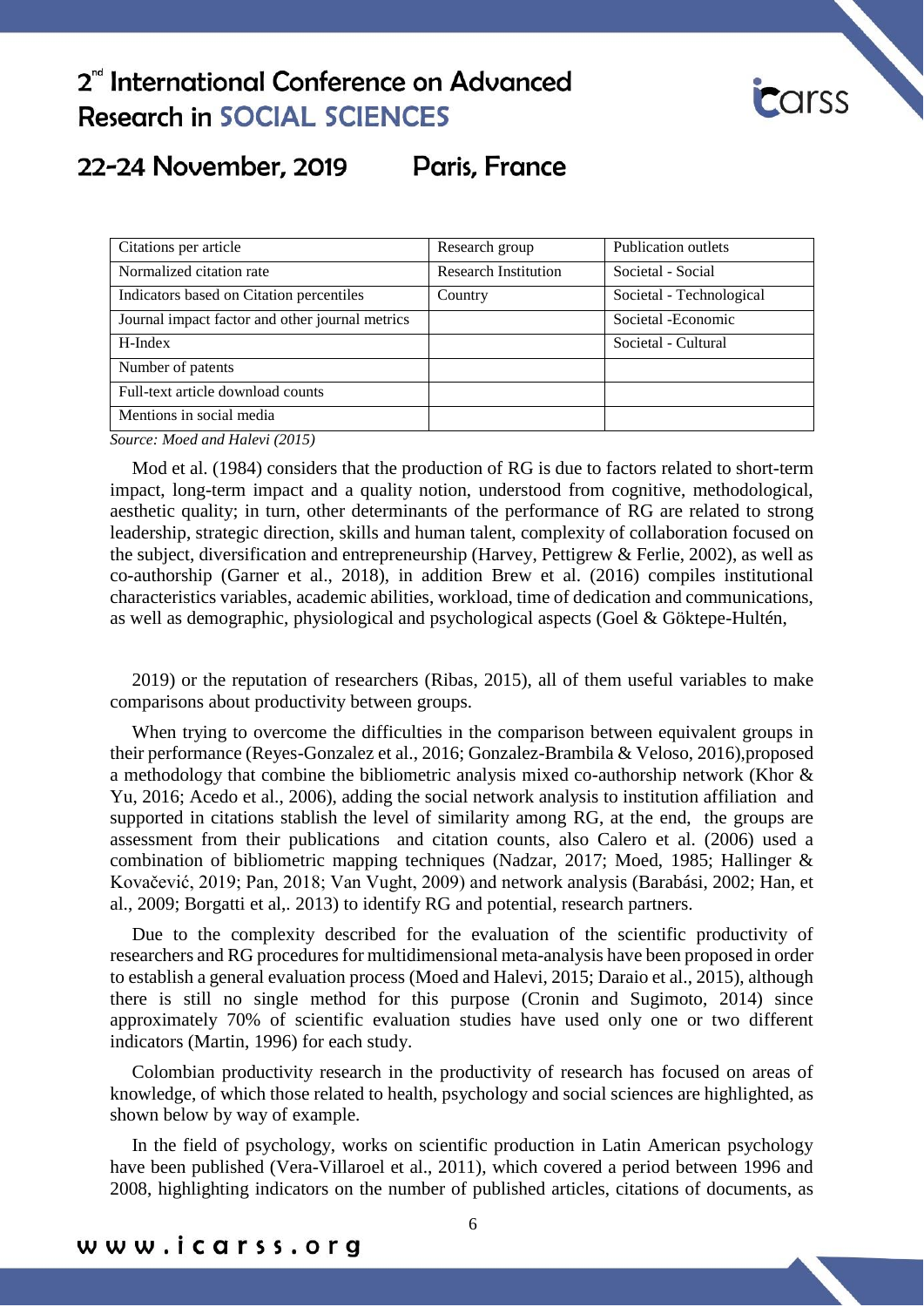

#### **Paris, France** 22-24 November, 2019

well as the percentage of international appointments; Another example is the one presented by Perdomo et al (2002), who related the scientific production in psychology from 1983 to 2002, which describes the collaboration between authors and educational institutions, research areas, place of publication, type of publication and technology, he said. This document uses indicators such as the concentration of articles published in national and international journals, topics covered in articles, periods of greater productivity and emphasizing the role that journals play in the impact of research; otherwise, there are investigations with specific approaches such as the one described by Bonilla-Cruz et al (2017) oriented to family-related issues from 2010 to 2015, whose sample included 24 GR and 82 published articles focusing on a hermeneutical analysis instead of bibliometric.

In the area of health, bibliometric research has been carried out that describes scientific production from 1993 to 2003 (Alvis-Guzmán and De la Hoz-Restrepo, 2006) indicating an increase in the number of publications below the average of Latin American countries; also research on topics such as burnout syndrome in Latin America (Díaz & Gómez, 2016), occupational health (Andrade & Gómez, 2013) and research related to access to health services from 2000 to 2013 (Tovar- Cuevas & Arrivillaga-Quintero, 2014) with a sample of 71 articles and Morales, et al (2013) perform a description of the research capabilities of the GRs of social sciences, human sciences, health sciences, which took a sample of 123 investigation products related to social determinants of health.

In the accounting area, investigations have been approached for the description of the characteristics of GR in this area, the lines of research developed, the research projects under execution and the production of research generated during the measurement of Colciencias

groups in 2008 and 2010 (Valero & Patiño, 2012); The research production of professional organizations has been studied (Barrios et al., 2010) as well as the evolution of GR in accounting theory (Patiño-Jacinto, 2010) and in specific issues in costs and management accounting during 1990 and 2012 (Duke & Osorio, 2013).

The investigation on research products related to the administration has as reference A Malaver and López (2016) when establishing periods of research development in the area from 1965 to 2015 so that the evolution over time is described without emphasizing the levels of productivity of the researchers, or in Calderón & Gutiérrez (2010) the scientific production between 2000 and 2008 is described, publications or other research products developed by 185 RG and 635 researchers are established, identifying a multidisciplinary investigative action, they also indicate that only 17% of the articles were published abroad, they highlight an increase in the production of articles and the increase in the number of researchers but they do not establish any correlation between these two variables nor do they do bibliometric analysis; The scientific production of business administration invoices in Colombia (Calderón et al., 2017) was also analyzed, describing the research funding, practices and research policies of the faculties.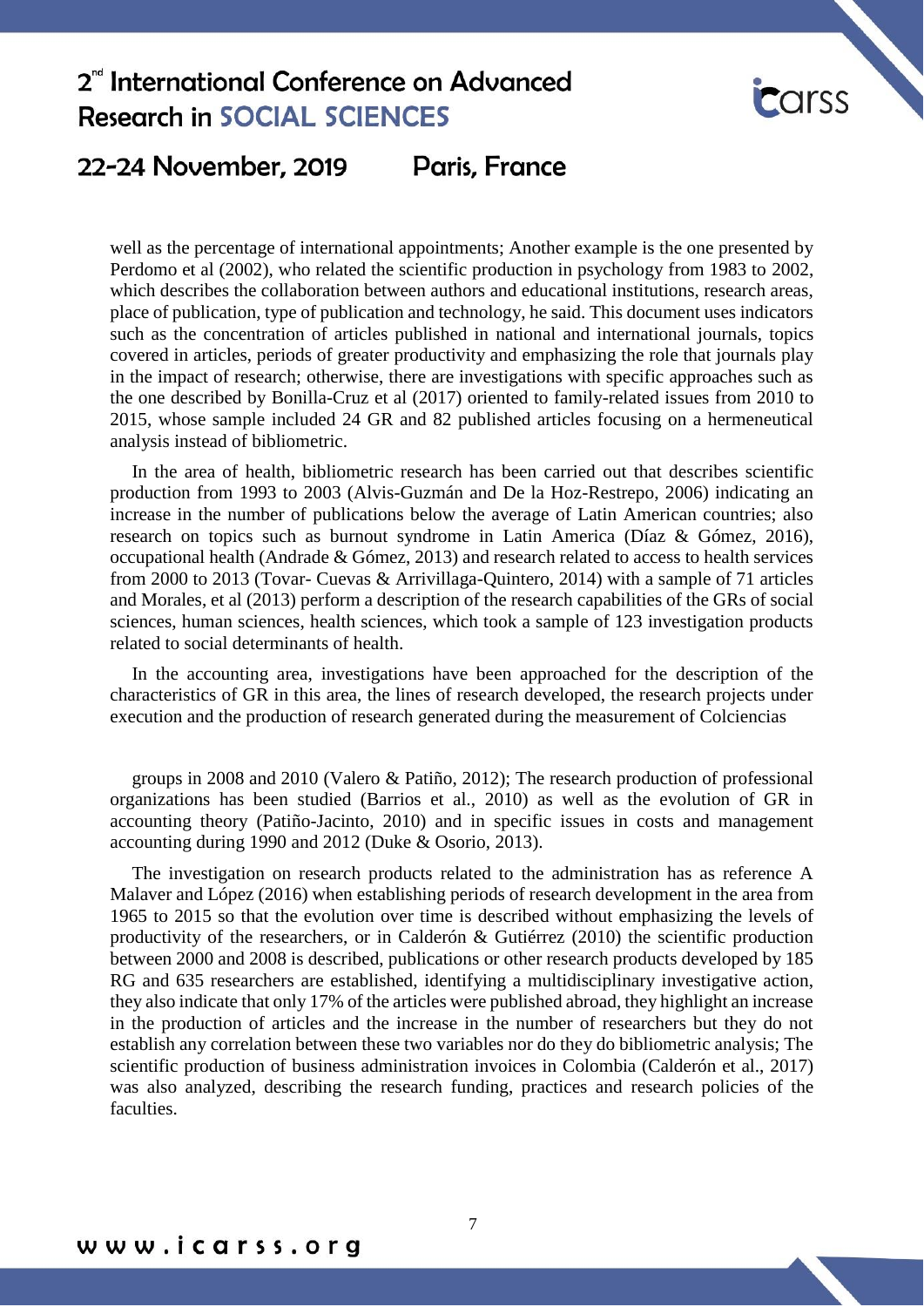

### 22-24 November, 2019 Paris, France

### **1.3 Research objectives**

In Colombia there is not an analysis of the current level of productivity by Colombian RG in the field of marketing and related topics, in fact, there was been studied in other fields. It is evidenced no one had been working on it. Besides, it is unknown information related to the number of articles published by Colombian researcher's year per year since 2000, also, where were presented those papers, because that, there is not made a productivity index and don´t let to establishment research trends in marketing and the contributions of those investigations.

Because of the previous arguments, the intentions of this research is to determinate the productivity of RG in Colombia in the marketing field since 2000 until 2018, from analyzing the articles written to characterized topics, languages, number of publications, the most representatives journals used, in which countries are publishing, the scope of indexation, effects of lack of indexation, bibliometric analysis and its trends; finally, to establish a relation between indexation, languages and citations counts.

### **2. Method and materials**

A descriptive, correlational and longitudinal study was designed to compile the scientific production characterized in the scientific articles related to marketing topics published by Colombian research groups and researchers between 2000 to 2018; other types of research products have been discarded and articles produced by groups that do not have research lines in marketing were not reviewed, since a sample framework (index 1) has been repeated in the Colciencias Scientific-Colombia platform that houses the GrupLAC, which contains the list of published products for each GR.

The sample is integrated by all available articles contained in various databases in order to obtain the highest degree of precision in the results and its subsequent hermeneutical analysis to demonstrate the value and impact of its subject (Boell & Cecez-Kecmanovic 2014) and get more information about it; were consulted 607 articles written by 108 research groups, a total of 112 articles could not be consulted. Therefore, the final sample has a 99% confidence with

a margin of error of 2,07%; due to that, no criteria were applied for a specific sampling procedure.

This research describes a bibliometric analysis as from statistical and mathematical procedures evaluation that provides information on the results of scientific activity in any of its expressions (Glänzel & Moed, 2002). This study takes data of sources as Scimago Journal Rank (SJR), SCOPUS, PUBLINDEX, and Google academics, du it allows access to information at the national or international level, from a single researcher or by institutions.; also the hermeneutic was used to search for technical information in specialized sources in order to stablish proposals, and, to demonstrate the value and/or impact of its theme and to avoid subjective perceptions or outdated or erroneous information (Fals-Borda, 2009); Finally, it will perform a ANOVA analysis to establish the relation the citation count with other variable.

A bibliographic file with descriptors was designed to analyze the articles consulted, with information related to the year of publication, language, country where it is published, name of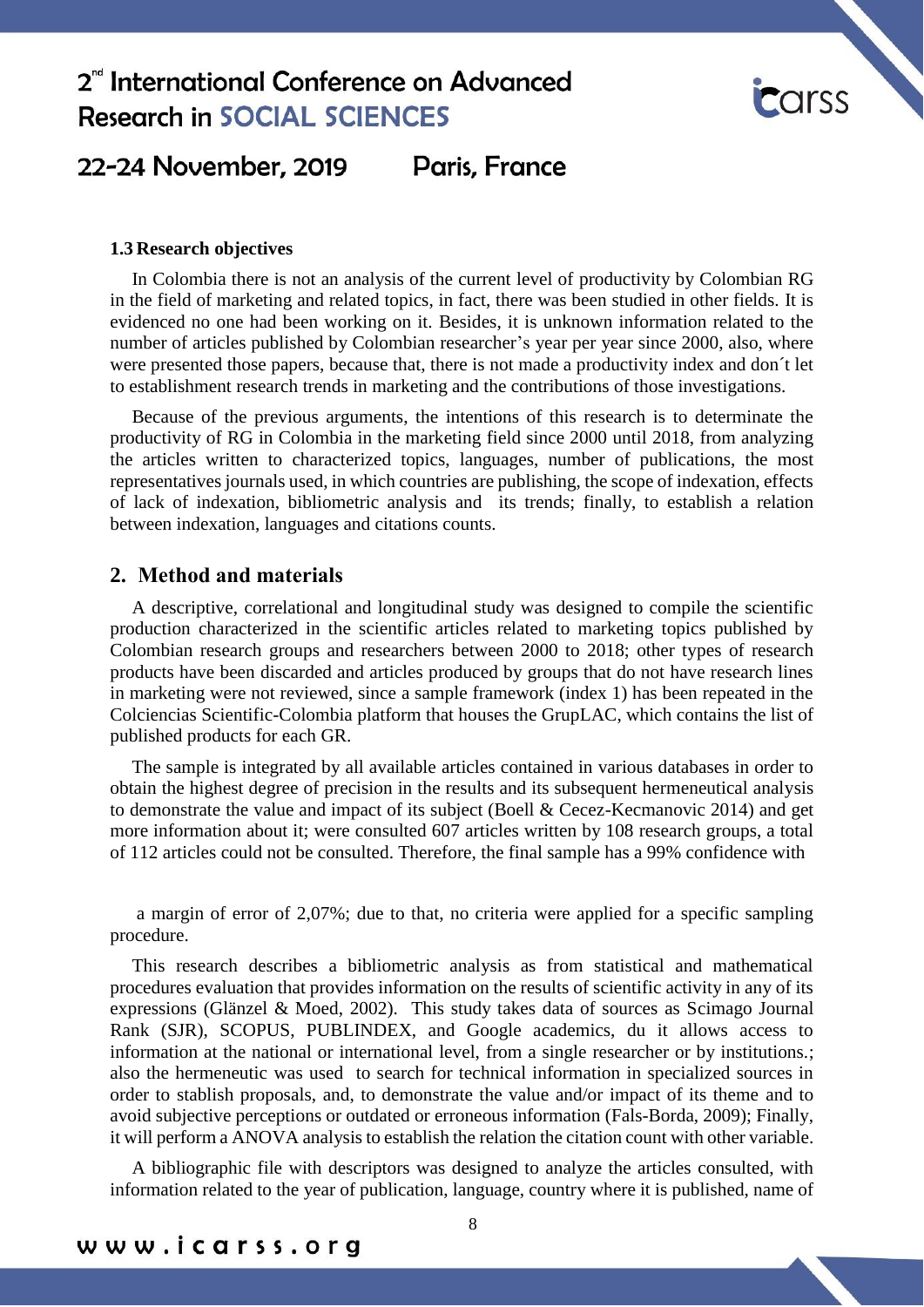

#### 22-24 November, 2019 **Paris, France**

the journal, categories in indexed journals (PUBLINDEX Y SJR), indexing in SCOPUS, subject, citation count in google academics, university filiation and research group to which the researcher belongs.

### **3. Results**

The analysis of the quantity of articles generated year by year allows to describe the dynamics of the level of productivity of the RG (figure 1) as an incremental process reaching a maximum of 70 articles published in 2017 in which only 37 RG participated and with a 16.6% decline for 2018 in which 33 research groups managed to publish 60 articles.



*Figure 1: Trend in the production of articles on marketing and advertising between 2000 and 2018*

In relation to the language in which Colombian researchers publish, it is that in 81.05% of the cases they correspond to Spanish, 18.3% in English and only one article has been published in French, no other languages are reported. Figure 2 shows a change in the trend towards sustained growth since 2009 from 3 articles published in English to 19 in 2018.

*Source: own elaboration.*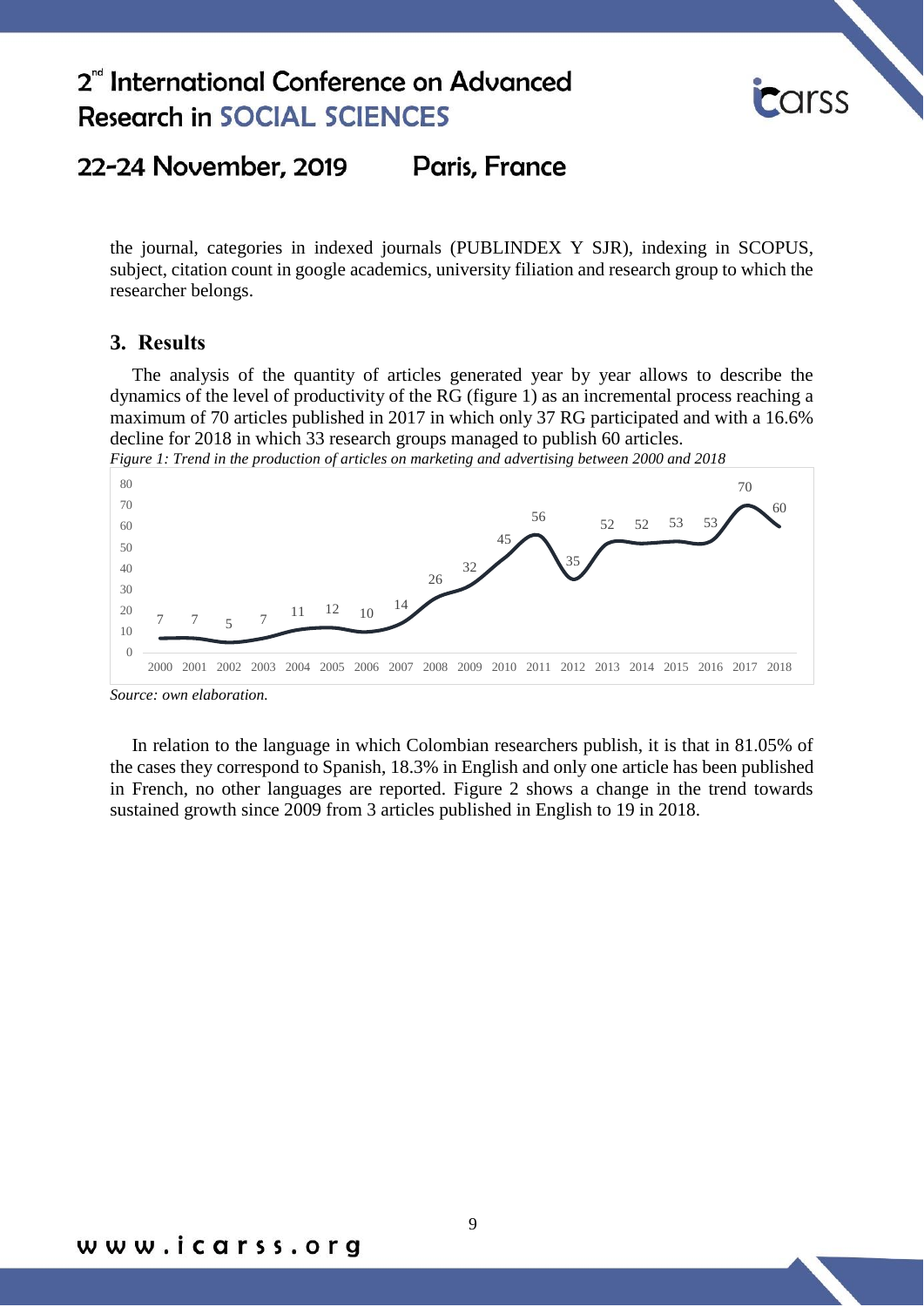

#### 22-24 November, 2019 **Paris, France**



*Source: own elaboration.*

www.icarss.org

For the period between the year 2000 and the year 2018, there are two growth trends in the publication of articles in national and international interviews, however the number of works presented by the researchers in journals is increasing (figure 3), where they show a concentration in publications of 93% in national character of the year 2,000 to 2,008 VS 0.07% only in international publications, however if we see the period of the year 2,008 to 2,018 although publications in the national level prevail in the first place with 69% International publications grow and represent 31%.

In relation to the language in which Colombian researchers publish it is that in 81.05% of the cases it corresponds to Spanish, 18.3% in English and only one article has been published in French, no other languages are reported. Figure 2 shows a change in the trend towards sustained growth since 2009 from 3 articles published in English to 19 in 2018.



*Figure 3: Comparison among the number of publications in national and international journals from 2000 to 2018.*

*Source: own elaboration.*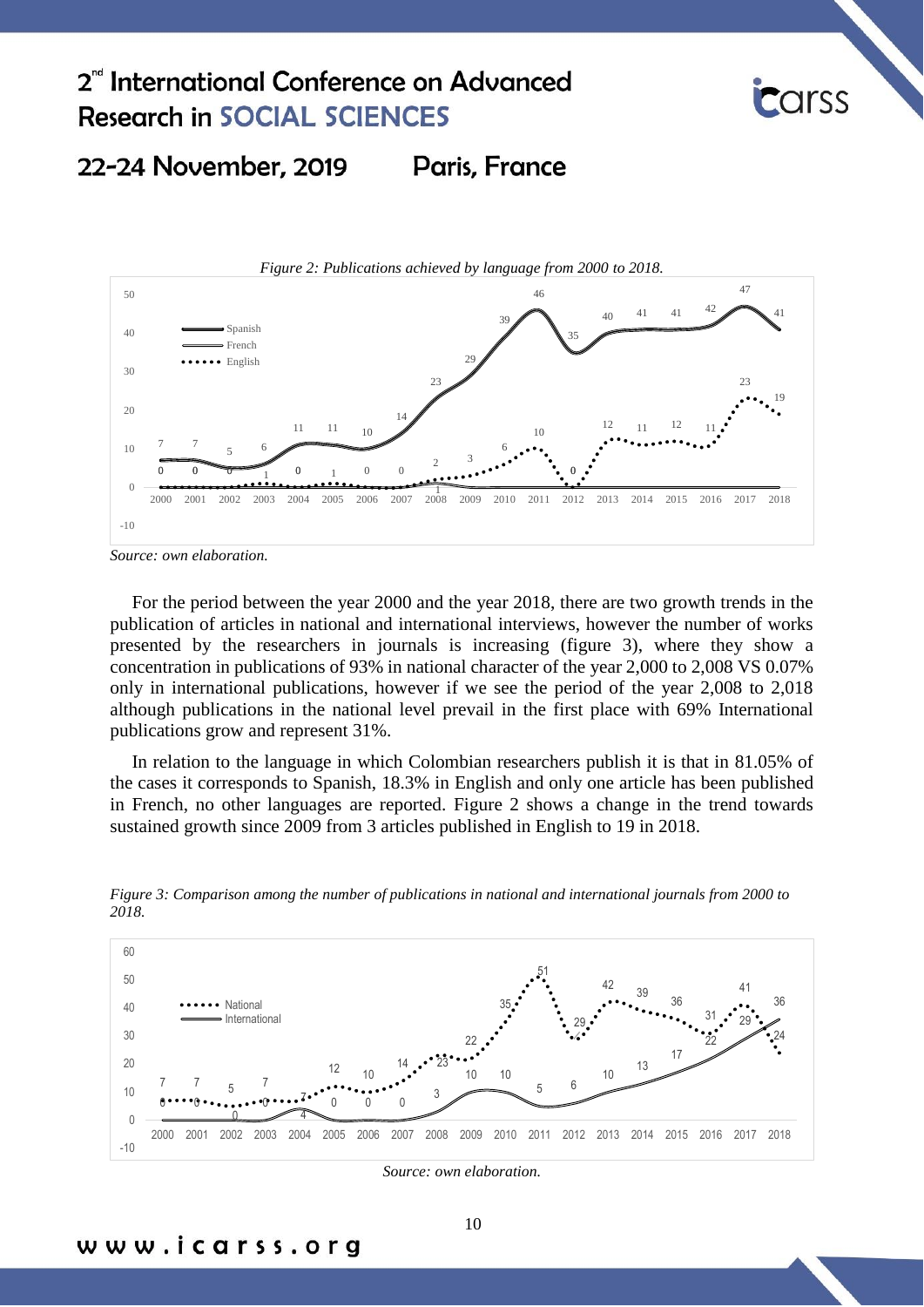

#### 22-24 November, 2019 **Paris, France**

Traditionally, Colombian researchers in the marketing area have mainly published in magazines in the country, but there is a negative tenure in the previous year, with a 41.4% decrease, while publications sent to other countries show a growing trend since the 2008, for this reason the number of articles published abroad exceeds for the first time the number of publications in magazines in the country.

*Figure 4: The 10 scientific journals with the largest number of marketing articles published from year 2000 to 2018.*



*Source: own elaboration.*

For the period from 2000 to 2018, it is identified that Colombian researchers published Marketing and Advertising articles in 167 different journals, the 10 journals with the largest Colombian publications concentrate 28% of the articles published in that period (Figure 4) of which Only one of them is international (indicated with a gray silhouette in Figure 4), which indicates a low penetration of scientific production in international marketing issues.

The behavior of the citation count (figure 5) shows a growth trend, presenting peaks in 2010 with 811 citations, in 2014 with 953 citations and 2017 with 660 citations; for the year 2018, 116 citations are reached, this low number is explained by the short exposure time that the documents published in the previous year have had; For this reason and given the growth trend, articles published since 2015 are considered.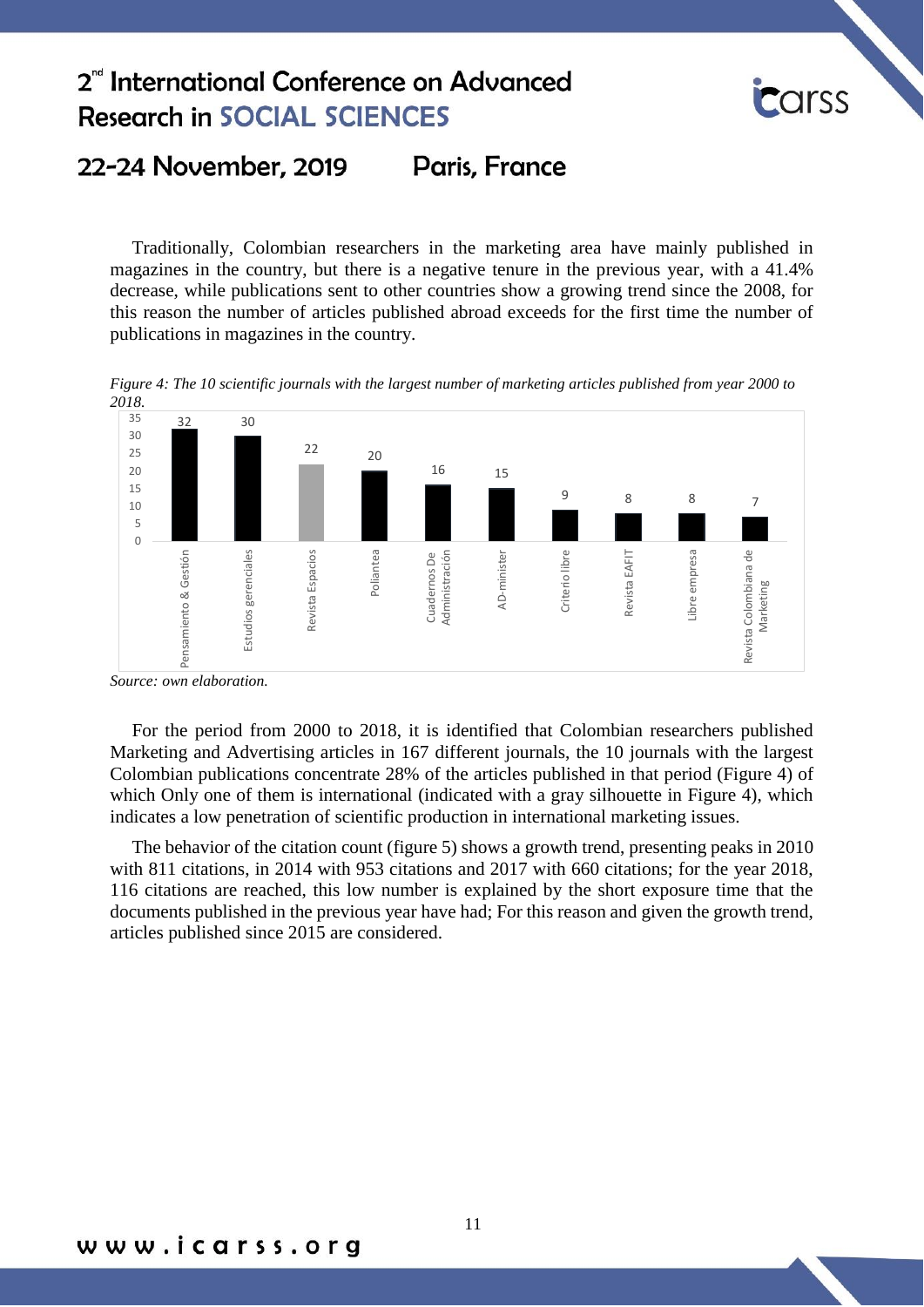

#### 22-24 November, 2019 Paris, France

*Figure 5: Behavior of the number of citations obtained by Colombian articles in the marketing area.*



*Source: own elaboration based on google academic.*

Table 5 shows the first 10 groups with the largest number of articles published on marketing issues and the first 10 research groups with the highest number of citations in the same area, in this case 7 research groups are in both listings, highlighting that the research group "Marketing  $I + 2$ " is the one with the greatest number of articles in the period from 2000 to 2018 but has reached 226 citations since its creation since 2008, in contrast the Marketing Research Group (GIM ) was created in 2002 and has published 46 articles on issues related to marketing and has reached 441 citations so far.

| RG con mayor número de publicaciones        | Cantidad | RG con mayor número de           | Cantidad |
|---------------------------------------------|----------|----------------------------------|----------|
|                                             |          | citaciones                       |          |
| Mercadeo I + $2^*$                          | 60       | Mercados y decisiones            | 684      |
|                                             |          | Estudios<br>Grupo de<br>en       |          |
| Grupo de Investigación en Marketing (GIM)   | 46       | Administración                   | 638      |
| Grupo de estudios en Mercadeo               | 38       | Psicología del consumidor        | 542      |
|                                             |          | Grupo de Investigación<br>en     |          |
| Psicología del consumidor                   | 37       | Marketing (GIM)                  | 441      |
| Competitividad y<br>Mercadeo<br>las<br>en   |          | Competitividad Empresarial<br>V  |          |
| Organizaciones                              | 37       | Gestión Tecnológica              | 399      |
|                                             |          | GRIEGO (Grupo Investigación en   |          |
| Grupo de Estudios en Administración         | 21       | Gestión y Organizaciones)        | 329      |
| Mercados y decisiones                       | 20       | Grupo de estudios en Mercadeo    | 322      |
|                                             |          | Competitividad y Mercadeo en las |          |
| Publicidad: sociedad, cultura y creatividad | 20       | Organizaciones                   | 312      |
|                                             |          | Investigación<br>Grupo de<br>en  |          |
| Epilión                                     | 19       | Marketing                        | 300      |
| GRIEGO (Grupo Investigación en Gestión y    |          |                                  |          |
| Organizaciones)                             | 17       | Gestión Organizacional           | 300      |

*Table 5:Grupos de investigación Colombianos en el área de mercadeo con mayor numero de publicaciones y de* 

*\* Original names written in Spanish*

*Source: own elaboration*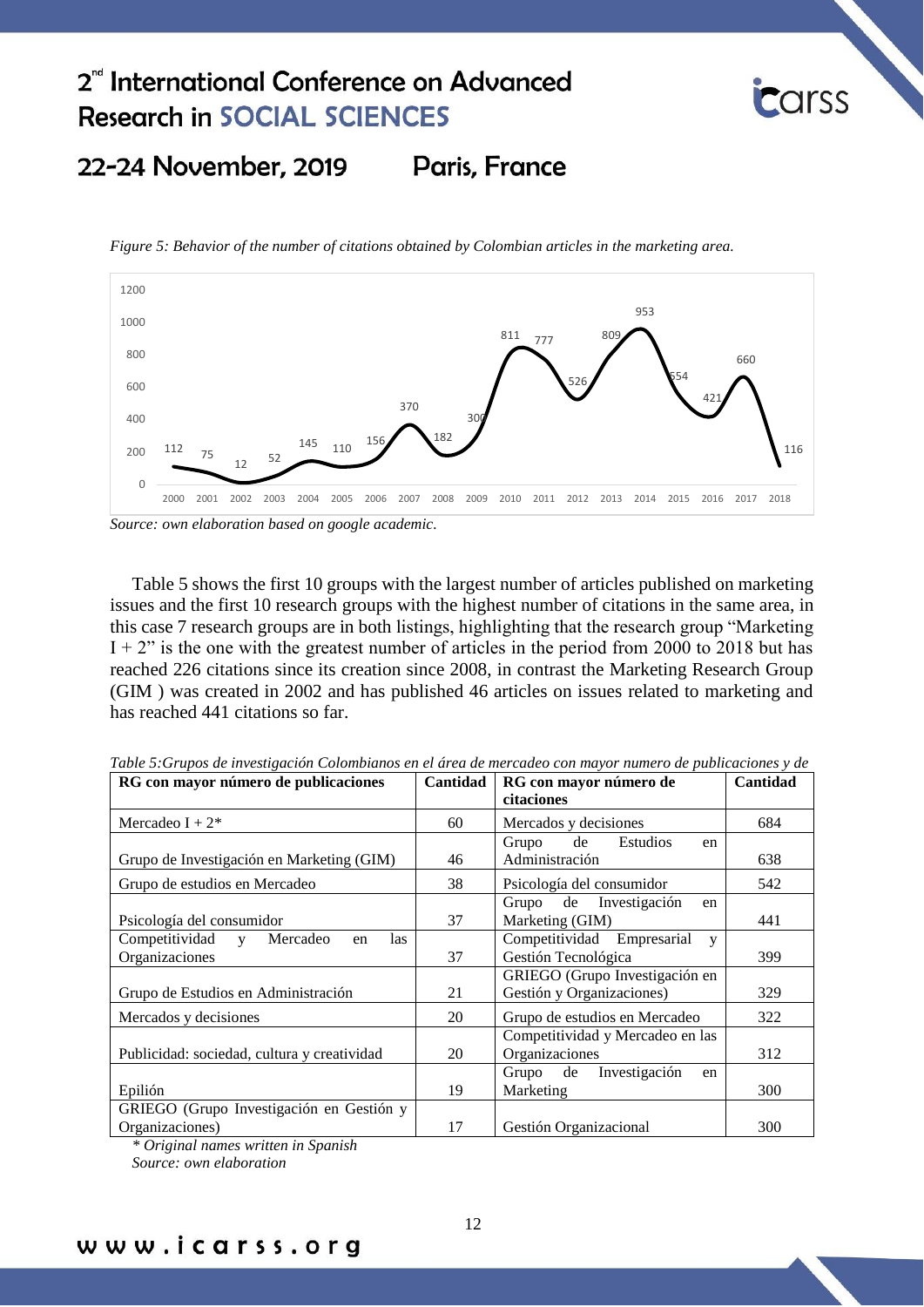

#### Paris, France 22-24 November, 2019

*Figure 6: Main topics covered in the Colombian articles on marketing from the year 2000 to the year 2018 \**



*\* Those issues with less than 8 published articles are not related in this figure Source: own elaboration*

Figure 6 describes the 19 main topics discussed in scientific production in presented by the 108 research groups in Colombia from 2000 to 2018, these 19 topics cover 71% of the articles. The topics on which most of the researchers work in Colombia are related to consumer behavior (12.5%), brand (10.4%) and perception (7.4%).

| Languaje         | N           | Average | CI 95%3          | Standard   | Mín | Máx   | Kurtosis5 | Kurtosis6 | p abnormal7    |
|------------------|-------------|---------|------------------|------------|-----|-------|-----------|-----------|----------------|
|                  |             |         |                  | Deviation4 |     |       |           |           |                |
| Spanish          | 495         | 10.636  | 8.918 - 12.355   | 19.511     | 0.0 | 161.0 | 19.230    | 3.754     | ${}_{< 0.001}$ |
|                  |             |         |                  |            |     |       |           |           | $(1.384e-87)$  |
| English          | 111         | 16.901  | $11.366 -$       | 29.753     | 0.0 | 215.0 | 21.133    | 4.096     | < 0.001        |
|                  |             |         | 22.436           |            |     |       |           |           | $(1.096e-28)$  |
| <b>Publindex</b> | N           | Average | CI 95%3          | Standard   | Mín | Máx   | Kurtosis5 | Kurtosis6 | p abnormal7    |
|                  |             |         |                  | Deviation4 |     |       |           |           |                |
| Si               | 257         | 11.49   | $9.095 - 13.885$ | 19.590     | 0.0 | 215.0 | 46.357    | 5.411     | ${}_{< 0.001}$ |
|                  |             |         |                  |            |     |       |           |           | $(2.051e-70)$  |
| N <sub>0</sub>   | 350         | 11.966  | $9.516 - 14.416$ | 23.385     | 0.0 | 163.0 | 16.141    | 3.595     | < 0.001        |
|                  |             |         |                  |            |     |       |           |           | $(1.066e-64)$  |
| <b>SJR</b>       | N           | Average | CI 95%3          | Standard   | Mín | Máx   | Kurtosis5 | Kurtosis6 | p abnormal7    |
|                  |             |         |                  | Deviation4 |     |       |           |           |                |
| Si.              | 170         | 16.447  | $11.894 -$       | 30.286     | 0.0 | 215.0 | 18.007    | 3.874     | ${}_{< 0.001}$ |
|                  |             |         | 21.000           |            |     |       |           |           | $(2.043e-37)$  |
| N <sub>o</sub>   | 437         | 9.943   | $8.330 - 11.555$ | 17.197     | 0.0 | 128.0 | 11.849    | 3.083     | < 0.001        |
|                  |             |         |                  |            |     |       |           |           | $(2.448e-68)$  |
| <b>SCOPUS</b>    | $\mathbf N$ | Average | CI 95%3          | Standard   | Mín | Máx   | Kurtosis5 | Kurtosis6 | p abnormal7    |
|                  |             |         |                  | Deviation4 |     |       |           |           |                |
| Si               | 173         | 14.526  | $11.043 -$       | 23.372     | 0.0 | 163.0 | 16.943    | 3.497     | < 0.001        |
|                  |             |         | 18.009           |            |     |       |           |           | $(2.055e-35)$  |
| No               | 434         | 10.664  | $8.676 - 12.652$ | 21.131     | 0.0 | 215.0 | 29.762    | 4.571     | < 0.001        |
|                  |             |         |                  |            |     |       |           |           | $(1.384e-87)$  |

*Table 6 ANOVA analysis for effects of language, Publindex, SRJ and Scopus index over citation count*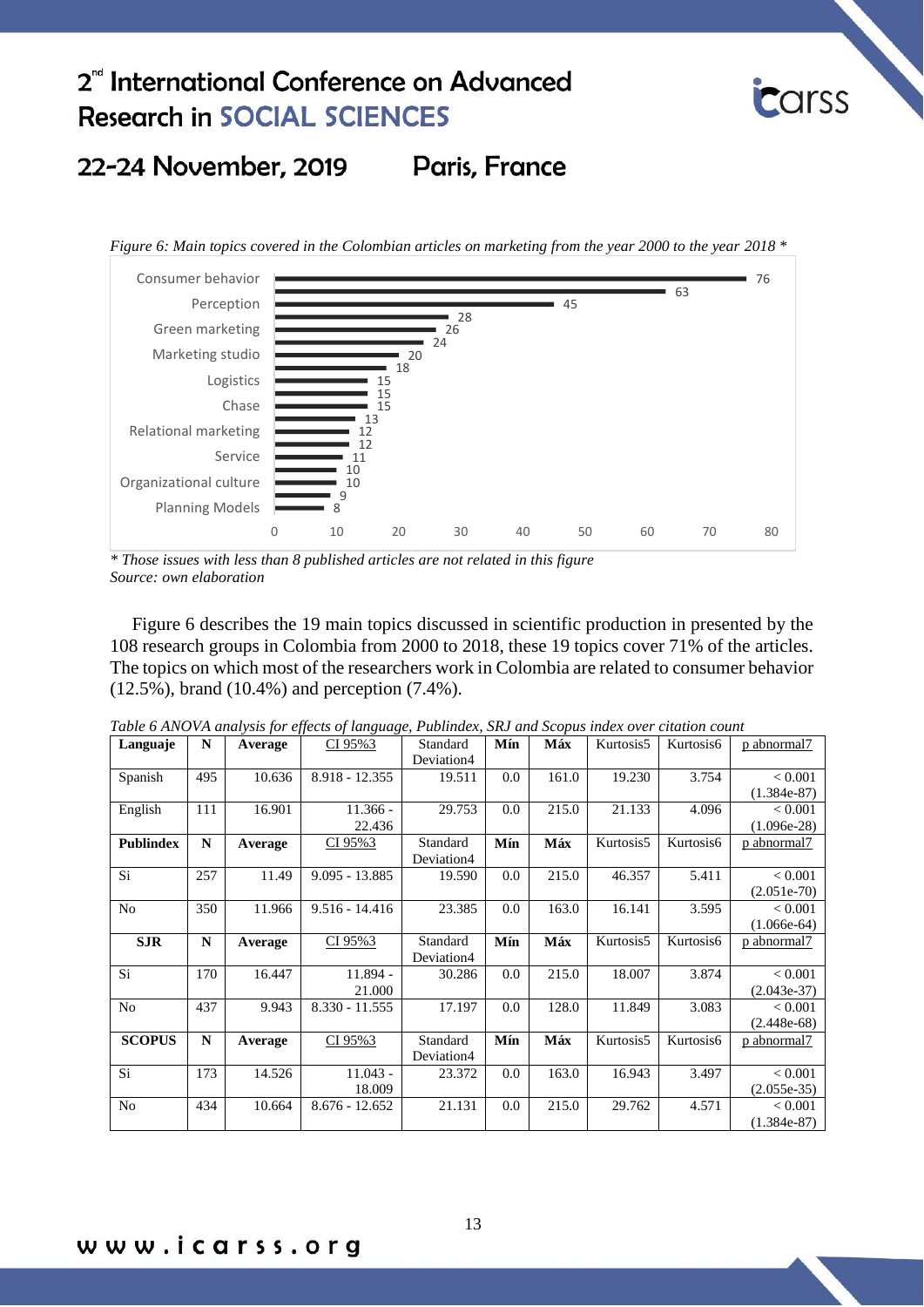

### 22-24 November, 2019 Paris, France

The articles presented by Colombian research groups in the marketing area have been published in journals classified by Publindex where 3% of the articles are category A1, 7% category A2, 12% category B, 20% are category C and 58% of the magazines where it was published are not classified as PUBLINDEX; In relation to the SJR classification, it is found that 6% of the articles were published in journals Q1, 5% in category Q2, 11% of the total articles produced in the period observed belong to category Q3, 5% is associated with the category Q4 and 72% of published articles were made in journals that are not classified in SJR; Indexing was also observed in SCOPUS, finding that 29% of the products published by the research groups are found in journals indexed in this bibliographic database, the remaining 71% are not in this type of journals.

In addition to the ANOVA analysis (table 6), it is clear that a greater degree of results in the number of citations due to writing in English is significantly greater than writing in Spanish, while the fact that a magazine is classified in Publindex does not generate a greater result in the number of citations; but if the effect on publications is that the articles are published in SRJ journals is significantly greater, so they are indexed in Scopus.

### **4. Discussion**

The productivity of Colombian research groups that investigate in the market area is not significant in terms of the quantity of products produced if this is compared to the number of researchers that belong to each GR, even those groups that do not have no article published in this area of knowledge despite declaring line of marketing research; It should be considered here that the analyzed RGs also develop other lines of research and that researchers may have different academic training from the area of administrative sciences, however the dynamics presented here indicate the trend in increasing productivity levels from of the year 2010.

It is also observed that Colombian researchers have increased the amount of articles in a foreign language, an aspect that at the same time is related to the increase in the publication of articles in journals indexed in Scopus or that are categorized in the SRJ, this is consistent with the results that also show growth in international publications.

The fact that a research group is the one that has published the most articles in the analyzed period, but that in turn does not generate an impact on the academic environment, may reflect the measurement system that is carried out in Colombia, in which the result in citations reached by an article; Despite the above, which seems to be an isolated case, the research groups that have the most production are 70% of the groups that obtain the highest results in citation rates, although it is necessary to clarify that the analysis was not analyzed. effect generated by international collaboration in these publications.

The change of orientation since 2008 regarding the intention to publish in top journals, more quantity of articles published and the use of the English language has had a positive effect on the results of the number of citations as evidenced by the results of this study.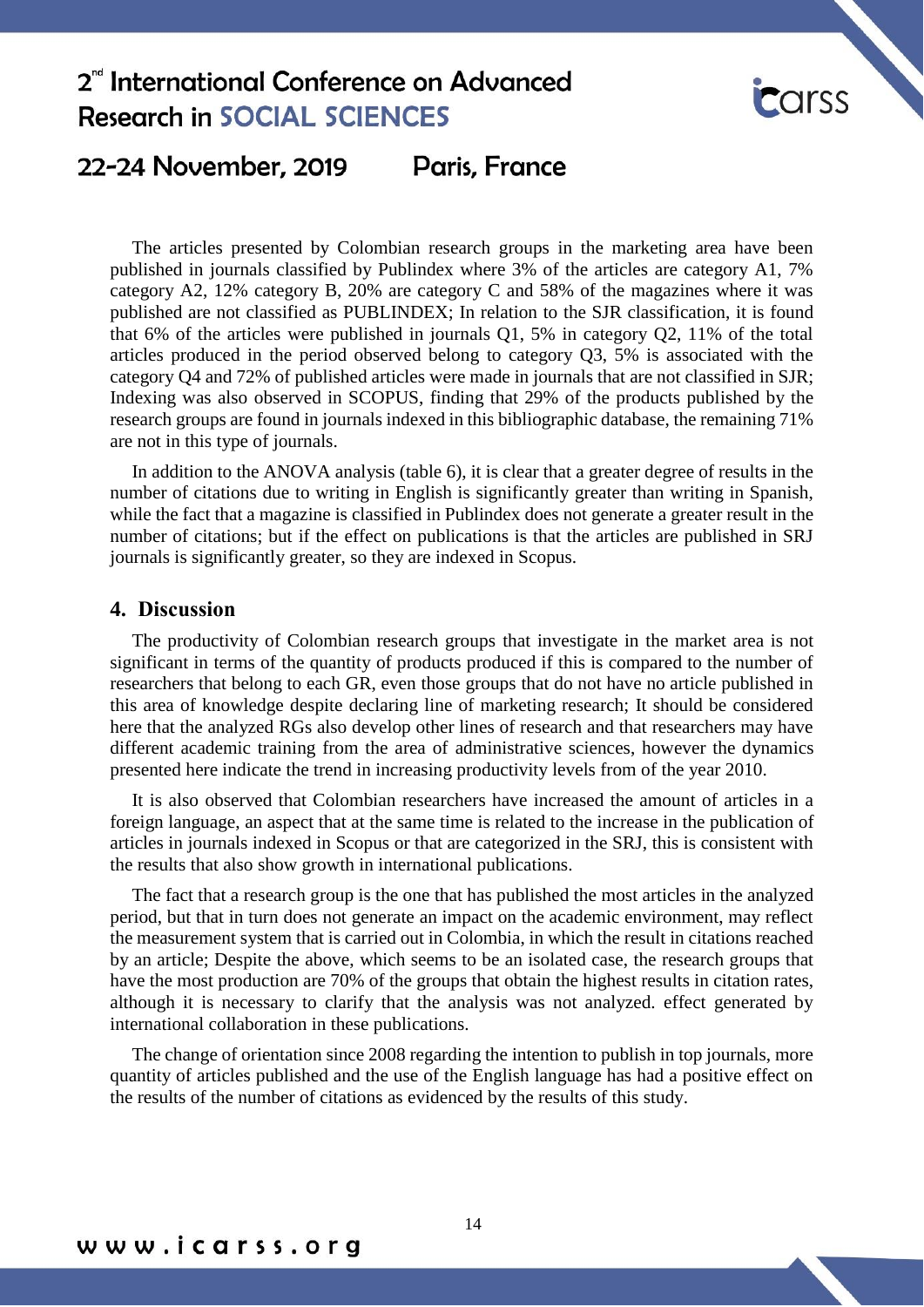

### 22-24 November, 2019 Paris, France

### **5. Conclusion**

It is evident the relationship between the use of the Spanish language and the citations achieved with lower performance amalziado since the arithmetic average (10.5), in contrast there is a greater relationship between the number of citations obtained with the articles published in English, since it reaches an arithmetic average of 16.9.

Colombian scientific journals are the medium in which researchers mostly publish in Colombia (93%), but to a large extent these journals are published in Spanish, which explains why 81.05% of the publications are made in Spanish ; A change in the management of the journals that are aimed at participating in international scenarios such as indexing in Scopus and are included in SJR could reverse the low impact of these media and in turn improve the visibility of Colombian research and its researchers.

The results represented here refer to the production of scientific articles of research groups dealing with marketing issues, this analysis did not include other research products such as books and book chapters, invention or utility patents, training, transfer of knowledge or the organization of events, The effects of the measurement system of research groups in the country is oriented towards the categorization of groups and researchers, but for this system the production in international media moves to an internal homologation system that equals international journals in the PUBLINDEX categories; This measurement methodology is constantly evolving and is increasingly demanding towards national scientific journals, towards publications, the productivity levels of researchers and research groups

To improve the results of Colombian research in the area of marketing, it is necessary to increase the productivity index per researcher in those groups that have as a line of inevitable marketing; It implies national scientific journals edited in English or that allow to publish in several languages, the presentation of articles in English by researchers, search indexing in international rankings for Colombian journals as well as for Colombian articles.

It is necessary in turn in future research to study the effect that published research topics have, since they focus on consumer behavior, brand and perception, because it is not described as the selection of a particular subject affects visibility and Citations of developed research products.

### **References**

- [1] Acedo, F., Barroso, C., Casanueva, C., & Galán, J. (2006). Co-authorship in management and organizational studies: An empirical and network analysis. *Journal of Management Studies,* 43(5), 957–983.<https://doi.org/10.1111/j.1467-6486.2006.00625.x>
- [2] Alvis-Guzmán, N., & La Hoz-Restrepo, D. (2006). Producción científica en ciencias de la salud en Colombia, 1993-2003. *Revista de Salud Pública,* 8, pp. 25-37.
- [3] Andrade, V., & Gómez, I. C. (2013). Salud laboral investigaciones realizadas en Colombia. *Pensamiento psicológico,* vol. 4(10), pp. 9-25.

www.icarss.org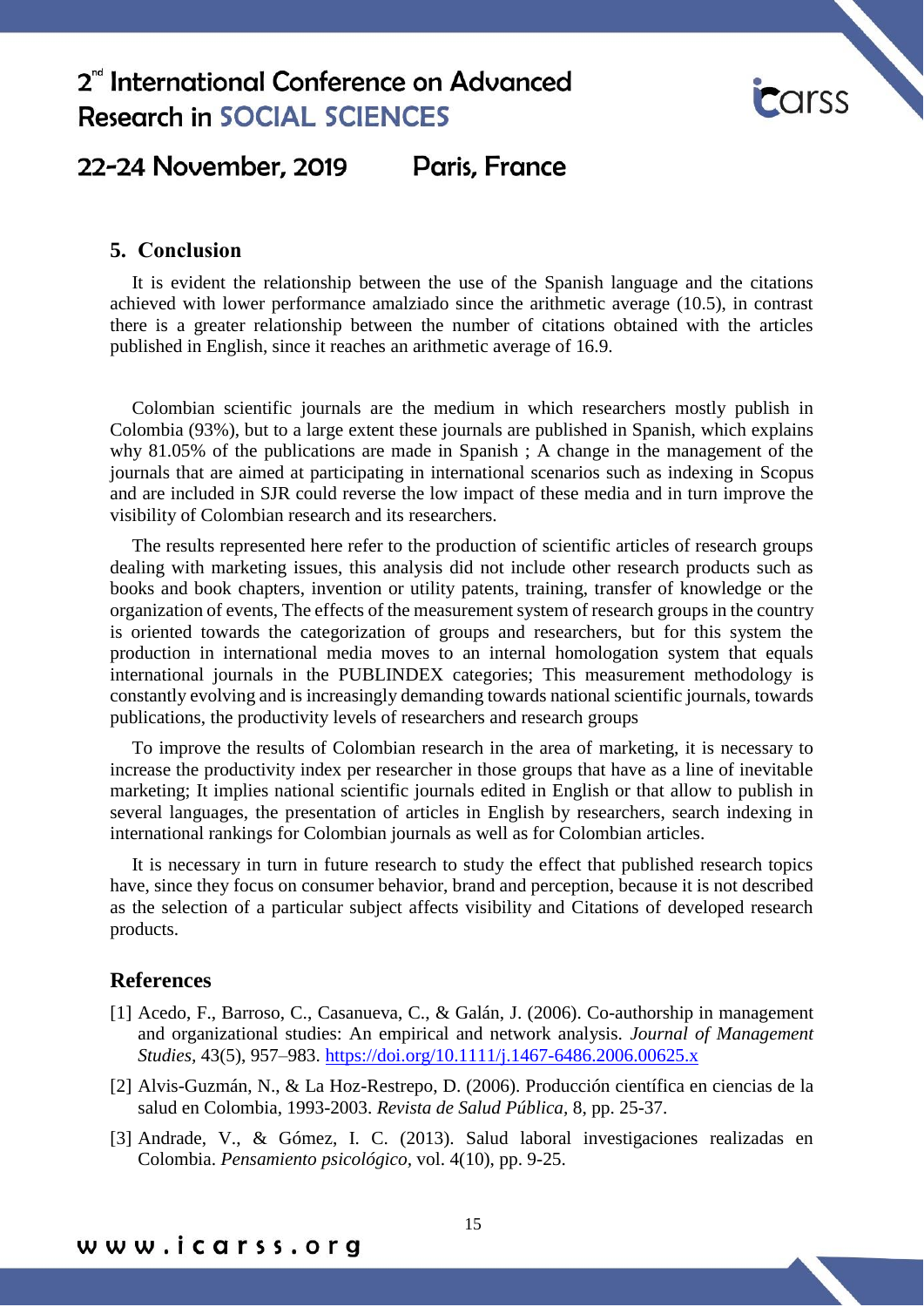

## 22-24 November, 2019 Paris, France

- [4] Backhaus, K., Lügger, K., and Koch, M. (2011). The structure and evolution of businessto-business marketing: a citation and co-citation analysis. Industrial Marketing Management, 40(6), pp. 940-951.
- [5] Barabási, A. L., Jeong, H., Néda, Z., Ravasz, E., Schubert, A., & Vicsek, T. (2002). Evolution of the social network of scientific collaborations. *Physica A: Statistical mechanics and its Applications,* vol. 311(3-4), 590-614. [https://doi.org/10.1016/S0378-](https://doi.org/10.1016/S0378-4371(02)00736-7) [4371\(02\)00736-7](https://doi.org/10.1016/S0378-4371(02)00736-7)
- [6] Barrios, C, Fúquene, T., & Lemos de la Cruz J. (2010). Desarrollo de la investigación contable en el Centro Colombiano de Investigación Contable. *Contaduría y Administración,* vol. 55(3), pp. 151-177.
- [7] Brew, A., Boud, D., Namgung, S. U., Lucas, L., & Crawford, K. (2016). Research productivity and academics conceptions of research. *Higher education,* vol. 71(5), pp. 681- 697.
- [8] Boell, S. K., & Cecez-Kecmanovic, D. (2014). A Hermeneutic Approach for Conducting Literature Reviews and Literature Searches. *Communications of the Association for Information Systems,* vol 34, pp. 257-286. <https://doi.org/10.17705/1CAIS.03412>
- [9] Borgatti, S. P., Everett, M. G., & Johnson, J. C. (2013). Analyzing social networks. New York, NY: Sage.
- [10] Calderón, G., Gutiérrez, L.M. (2010). La investigación en administración en Colombia, condiciones para la generacón de conocimiento, investigadores, institucionalización y prodcción científica. *Procedings of XV Congreso internacional de contaduría, administración e informática. Bogotá*, Colombia, pp. 3-28.
- [11] Calderón Hernández, G., Gutiérrez Vargas, L. M., & Castaño Duque, G. A. (2017). La investigación en las facultades de administración de Colombia*. Revista lasallista de investigación*, 14(1), 42-55.
- [12] Calero, C., Buter, R., Cabello-Valdés, C. and Noyos, E. (2006). How to identify research groups using publication analysis: an example in the field of nanotechnology. *Scientometrics* 66(2), pp. 365-376<https://doi.org/10.1007/s11192-006-0026-z>
- [13] Christensen, L. B., Johnson, B., Turner, L. A., and Christensen, L. B. (2011). *Research methods, design, and analysis* (11<sup>th</sup> ed). Pearson, Boston.
- [14] Coronado, D. K. and Awad, G. (2010). Effectiveness in research groups, case: faculty of mines National University of Colombia. *II Congreso Internacional de Gestión Tecnológica e Innovación.* Bogotá, Colombia.
- [15] Cronin, B., & Sugimoto, C. R. (Eds.). (2014). Beyond bibliometrics: Harnessing multidimensional indicators of scholarly impact. MIT Press.
- [16] Daraio, C., Lenzerini, M., Leporelli, C., Moed, H. F., Naggar, P., Bonaccorsi, A., & Bartolucci, A. (2015). Sapientia: The Ontology of Multi-dimensional Research Assessment. In ISSI.
- [17] Davila de Guevara, C. (2004). A propósito del reconocimiento de Colciencias a grupos de investigación en administración. *Cuadernos de Administración,* vol. 17(27), pp. 5-9.
- [18] Decreto 585. Diario oficial de la República de Colombia, 26 de febrero de 1991.
- [19] Decreto 1124. Diario oficial de la República de Colombia, 29 de junio de 1999.
- [20] Departamento Administrativo de Ciencia, Tecnología e Innovación Colciencias. (2018a). Modelo de medición de grupos de investigación, desarrollo, tecnológico, o de innovación y re reconocimiento de investigadores del sistema nacional de ciencia,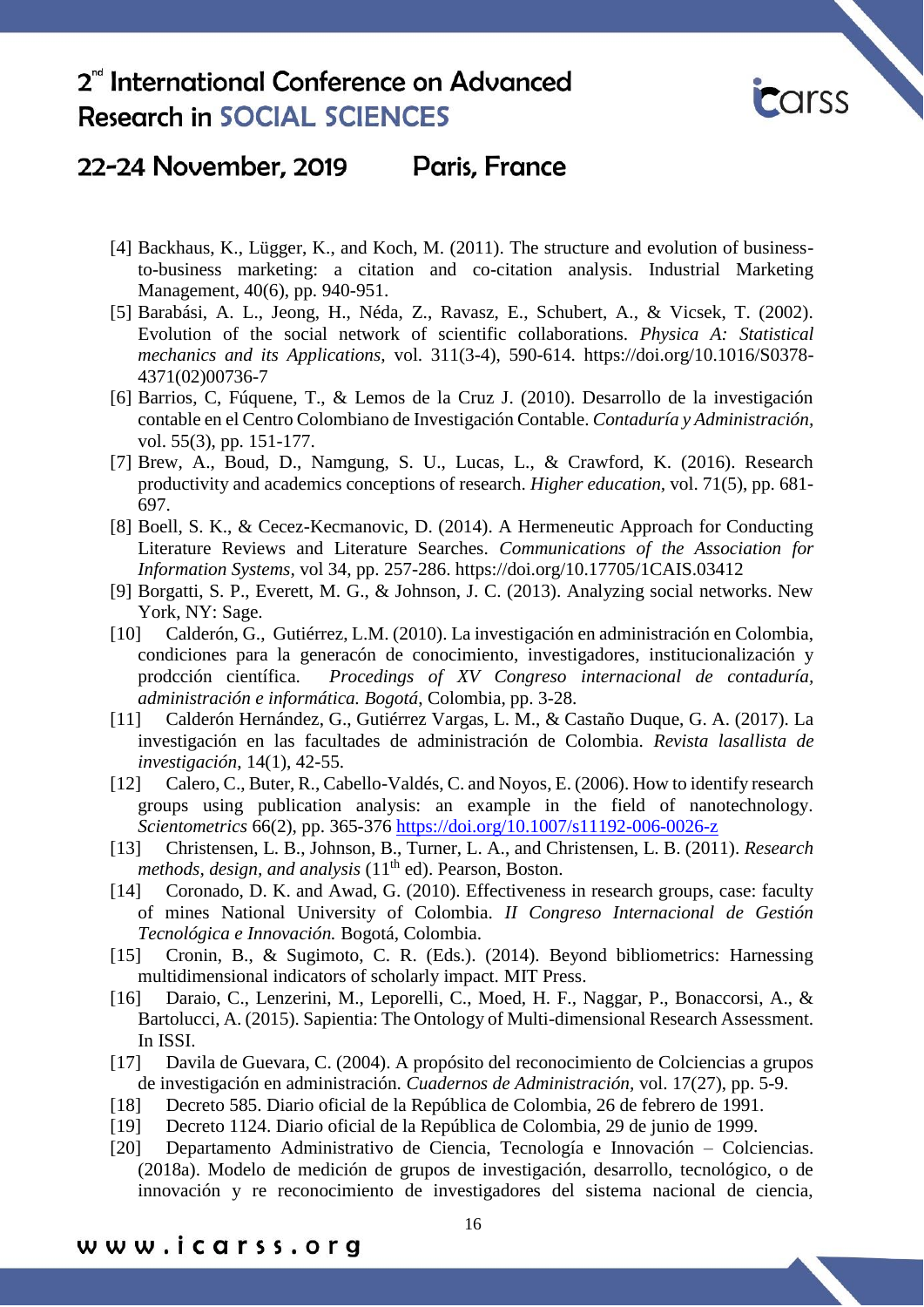

#### 22-24 November, 2019 **Paris, France**

tecnología e innovación [archivo pdf]. Colciencias. Recovered from: https://www.colciencias.gov.co/sites/default/files/upload/convocatoria/4. anexo 1. docu mento conceptual del modelo de reconocimiento y medicion de grupos de investiga [cion\\_2018.pdf](https://www.colciencias.gov.co/sites/default/files/upload/convocatoria/4._anexo_1._documento_conceptual_del_modelo_de_reconocimiento_y_medicion_de_grupos_de_investigacion_2018.pdf)

- [21] Departamento Administrativo de Ciencia, Tecnología e Innovación Colciencias. (2018b). Manual de la aplicación GrupLAC [archivo word]. Colciencias. Recovered from: https://www.colciencias.gov.co/sites/default/files/manual\_gruplac\_2018.docx
- [22] Departamento Administrativo de Ciencia, Tecnología e Innovación Colciencias. (2015). Manual del aplicativo CVLac. [archivo pdf]. Colciencias. Recovered from: [https://colciencias.gov.co/sites/default/files/ckeditor\\_files/manual-de-usuario-cvlac.pdf](https://colciencias.gov.co/sites/default/files/ckeditor_files/manual-de-usuario-cvlac.pdf)
- [23] Departamento Administrativo de Ciencia, Tecnología e Innovación Colciencias. (2016). Política nacional para mejorar el impacto de las publicaciones científicas nacionales. [archivo pdf]. Colciencias. Recovered from: [https://www.colciencias.gov.co/sites/default/files/upload/noticias/120816](https://www.colciencias.gov.co/sites/default/files/upload/noticias/120816-vfpolitica_publindex_2.0_og_ao_miv.pdf) [vfpolitica\\_publindex\\_2.0\\_og\\_ao\\_miv.pdf](https://www.colciencias.gov.co/sites/default/files/upload/noticias/120816-vfpolitica_publindex_2.0_og_ao_miv.pdf)
- [24] Departamento Administrativo de Ciencia, Tecnología e Innovación Colciencias. (17 de octubre, 2019) *Glosario.*[pagina web].<https://legadoweb.colciencias.gov.co/glosario>
- [25] Díaz, D., & Gómez, I. C. (2016). La investigación sobre el síndrome de burnout en latinoamérica entre 2000 y el 2010 [Research on burnout from 2000 to 2010 in Latin America]. *Psicología desde el Caribe, vol.* 33(1), pp. 113-131.
- [26] Duque, A., and Osorio, J.A. (2013). Estado Actual de la investigación en Costos y Contabilidad de Gestión en Colombia. *Revista del instituto internacional de costos,* vol. (11), pp. 26.
- [27] Fals Borda, O. (2009). Universal origins and current challenges of Research Participatory Action. In: Jahir Rodríguez et al, Regional development and territory planning, class notebooks Nº 2. Manizales: Autonomous University of Manizales.
- [28] Fetscherin, M., & Heinrich, D. (2015). Consumer brand relationships research: A bibliometric citation meta-analysis. *Journal of Business Research,* vol. 68(2), pp. 380-390.
- [29] Garcia, R., Araújo, V., Mascarini, S., Santos, E. G., & Costa, A. R. (2019). How longterm university-industry collaboration shapes the academic productivity of research groups. Innovation. *Innovation, organizatipn and management,* pp. 1-15.
- [30] Garner, J., Porter, A. L., Leidolf, A., & Baker, M. (2018). Measuring and Visualizing Research Collaboration and Productivity. *Journal of Data and Information Science,* vol. 3(1), pp. 54-81.
- [31] Glänzel, W., & Moed, H. F. (2002). Journal impact measures in bibliometric research. *Scientometrics*, vol. 53(2), pp. 171–193.<https://doi.org/10.1023/A:1014848323806>
- [32] Goel, R. K., & Göktepe-Hultén, D. (2019). Drivers of innovation productivity of academic researchers through career advancement. *The Journal of Technology Transfer*, pp. 1-16.
- [33] Han, S. H., Chae, C., & Passmore, D. L. (2019). Social network analysis and social capital in human resource development research: A practical introduction to R use*. Human Resource Development Quarterly*, 30(2), 219-243. <https://doi.org/10.1002/hrdq.21341>
- [34] Hallinger, P., & Kovačević, J. (2019). A bibliometric review of research on educational administration: science mapping the literature, 1960 to 2018. *Review of Educational Research,* 89(3), 335-369.<https://doi.org/10.3102/0034654319830380>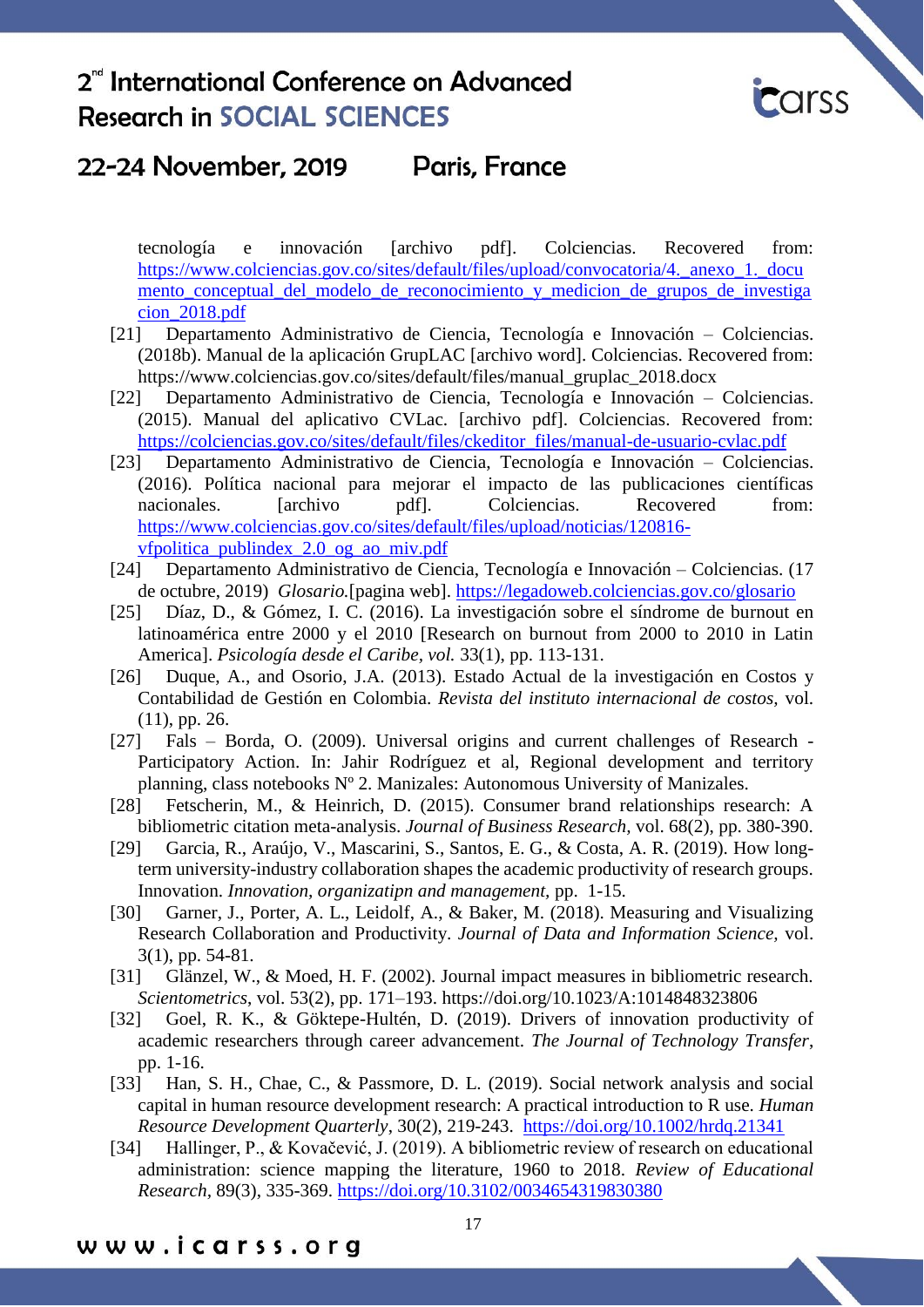

### 22-24 November, 2019 Paris, France

- [35] Harvey, J.; Pettigrew, A. and Ferlie, E. (2002). The determinants of research group performance: Towards Mode 2?.*Journal of Management Studies,* vol. 39(6), pp. 747–774. <http://dx.doi.org/10.1111/1467-6486.00310>
- [36] Khor, K. A., & Yu, L. G. (2016). Influence of international co-authorship on the research citation impact of young universities. *Scientometrics*, vol. 107(3), pp. 1095-1110.
- [37] Ley 1286. Diario oficial de la República de Colombia, 23 de enero de 2009.
- [38] Ley N ° 1951. Diario oficial de la República de Colombia, 24 de enero de 2019.
- [39] López-López, W. and Calvache, O. (1998). La Psicología de habla hispana: 30 años de la Revista Latinoamericana de Psicología. *Revista Latinoamericana de Psicología*, vol. 30(3), pp. 401-427.
- [40] Marí-Sáez, V., and Ceballos-Castro, G. (2015). Análisis bibliométrico sobre "Comunicación, Desarrollo y Cambio Social" en las diez primeras revistas de Comunicación de España. *Cuadernos.Info*, (37), pp. 201-212. <https://doi.org/10.7764/cdi.37.828>
- [41] Martin, B. (1996). The use of multiple indicators in the assessment of basic research. *Scientometrics,* vol. 36(3), pp. 343-362.
- [42] Martínez-López, F. J., Merigó, J. M., Valenzuela-Fernández, L., & Nicolás, C. (2018). Fifty years of the European Journal of Marketing: a bibliometric analysis. European Journal of Marketing, vol. 52(1/2), pp. 439-468.<https://doi.org/10.1108/EJM-11-2017-0853>
- [43] Malaver, F. and López, F. (2016) La investigación sobre la administración en Colombia (1965-2015): balance y perspectivas. Cuadernos de Administración, vol. 29 (52), pp. 141- 166
- [44] Moed, H. F., & Halevi, G. (2015). Multidimensional assessment of scholarly research impact. *Journal of the Association for Information Science and Technology*, vol. 66(10), pp. 1988–2002. doi:10.1002/asi.23314
- [45] Moed, H. F., Burger, W. J. M., Frankfort, J. G., & Van Raan, A. F. (1984). The use of bibliometric data for the measurement of university research performance*. Research policy*, 14(3), pp. 131-149[.https://doi.org/10.1016/0048-7333\(85\)90012-5](https://doi.org/10.1016/0048-7333(85)90012-5)
- [46] Morales, C., Concha, S. C., & Eslava, J. C. (2013). Las capacidades de investigación en determinantes sociales de la salud de grupos registrados en Colciencias, Colombia (2005- 2012). Revista *Facultad Nacional de Salud Pública,* Vol. (31), pp. 126-138.
- [47] Nadzar, N. M. A. M., Bakri, A., & Ibrahim, R. (2017). A bibliometric mapping of Malaysian publication using co-word analysis. *Int. J. Adv. Soft Comput. Appl*, vol. 9(3), pp. 90-113. **DOI:** [10.1109/ICBDAA.2018.8629698](https://doi.org/10.1109/ICBDAA.2018.8629698)
- [48] Nel, D., van Heerden, G., Chan, A., Ghazisaeedi, M., Halvorson, W. and Steyn, P. (2011), Eleven years of scholarly research in the Journal of Services Marketing, *Journal of Services Marketing*, vol. 25(1), pp. 4-13.<https://doi.org/10.1108/08876041111107014>
- [49] Pan, X., Yan, E., Cui, M., & Hua, W. (2018). Examining the usage, citation, and diffusion patterns of bibliometric mapping software: A comparative study of three tools. Journal of Informetrics, vol. 12(2), pp. 481-493.<https://doi.org/10.1016/j.joi.2018.03.005>
- [50] Patiño-Jacinto, R. A, Romero-Quiñones, A. & Jara, K. G. (2010). Características de los investigadores relacionados con programas de contaduría pública y con temáticas relacionadas. *Cuadernos de contabilidad,* vol. 11 (28), 171-199. Disponible en: dialnet.unirioja.es/servlet/fichero\_articulo?codigo=3643505